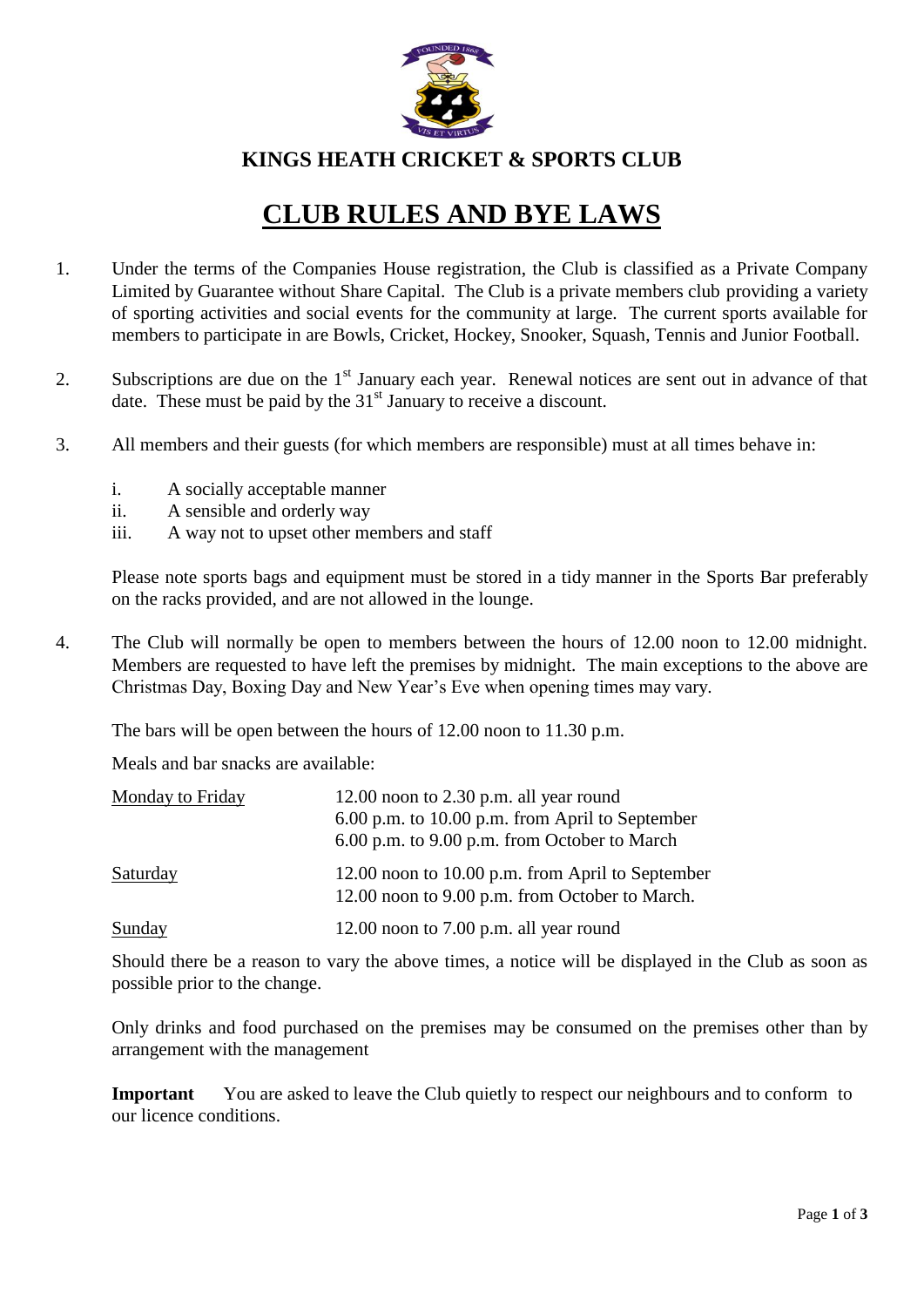5. Members may sign in two guests at a time to use the social facilities. Social guests are restricted to no more than ten visits in any twelve month period. The Visitors Book is held behind the bar and it is the members' responsibility to ensure all guests are signed in when entering the Club, for which there is a charge. Temporary short-term membership may be available after a written request and acceptance is made to the Membership Secretary.

In the case of Sports members with full membership of any section, they may sign in one guest to play that sport, at any one time. Sports guests are restricted to no more than five visits in any twelve month period. This will include the use of our social facilities.

There is a fee for junior players (up to eighteen years) and a fee for players over eighteen years. It is the responsibility of the player or the member to ensure that this fee is paid.

Coaching fees are agreed between the Directors and the Sections.

Only full members of a section may represent Kings Heath Cricket and Sports Club Ltd., in any competitive event, and only for the section of which they are a member. The captain of any such competition will be responsible for ensuring that this is adhered to.

6. Members of visiting teams are automatically considered as temporary members on the date of their game.

Only full members and their guests who have been signed in are entitled to use the gaming machines.

Members under 18 both sporting and social do not have voting rights at the A.G.M. or the right to sign in guests.

- 7. The Rules in relation to snooker playing members are displayed beside the snooker tables.
- 8. Off sale of beers, wines and spirits are permitted.
- 9. Members are requested to maintain a reasonable standard of dress otherwise entry may be refused.
- 10. Members and visitors are requested not to wear sports kit in the main Lounge Bar area.

Any members and visitors using the Lounge alcove for organised after-match meals are asked not to wear tracksuits where possible over their sport kit.

It is also preferable if members and visitors were to wear tracksuits in the Colin Packwood Sports Bar.

- 11. The Club accepts no liability for loss or damage to personal belongings including vehicles parked on the Club grounds.
- 12. Dogs are not permitted on the Field at any time.

The playing of any ball games near the Bowls Green or the Pavilion is not permitted.

The playing of unauthorised sport is not permitted anywhere on the grounds. The riding of bicycles or skateboards is also not permitted.